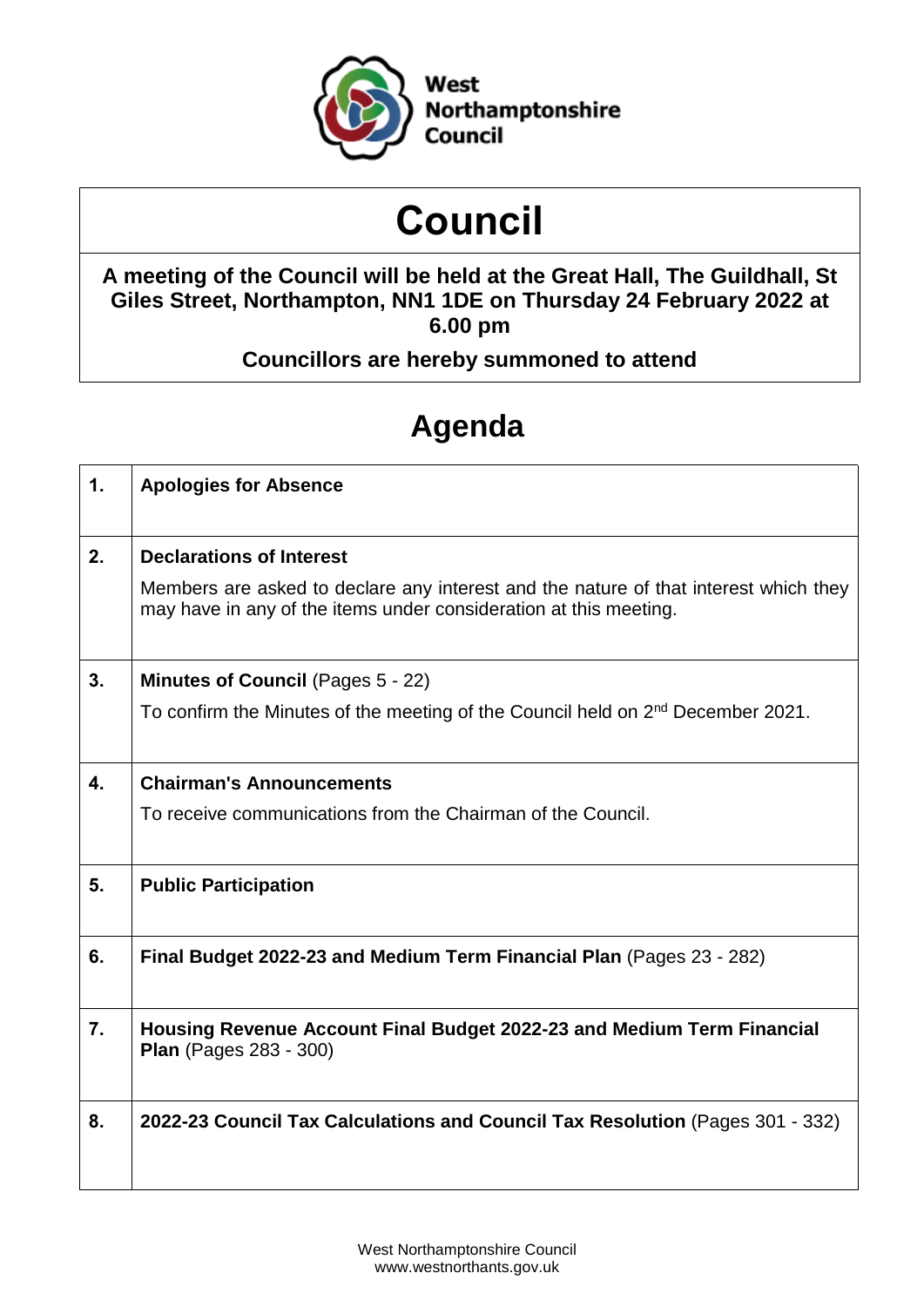| 9.  | Pay Policy Statement (Pages 333 - 342)                                                                                                                                                                                                                                                                                                                                                                                                                                                                                                     |
|-----|--------------------------------------------------------------------------------------------------------------------------------------------------------------------------------------------------------------------------------------------------------------------------------------------------------------------------------------------------------------------------------------------------------------------------------------------------------------------------------------------------------------------------------------------|
| 10. | <b>Future Appointment of External Auditor (Pages 343 - 352)</b>                                                                                                                                                                                                                                                                                                                                                                                                                                                                            |
| 11. | <b>Urgent Business (previously agreed with the Chairman)</b>                                                                                                                                                                                                                                                                                                                                                                                                                                                                               |
|     | The Chairman to advise whether they have agreed to any items of urgent business<br>being admitted to the agenda.                                                                                                                                                                                                                                                                                                                                                                                                                           |
| 12. | <b>Exclusion of Press and Public</b>                                                                                                                                                                                                                                                                                                                                                                                                                                                                                                       |
|     | Members are reminded that whilst the following item(s) have been marked as exempt,<br>it is for the meeting to decide whether or not to consider each of them in private or in<br>public. In making the decision, members should balance the interests of individuals or<br>the Council itself in having access to the information. In considering their discretion<br>members should also be mindful of the advice of Council Officers.                                                                                                   |
|     | Should Members decide not to make a decision in public, they are recommended to<br>resolve as follows:                                                                                                                                                                                                                                                                                                                                                                                                                                     |
|     | "That under Section 100A of the Local Government Act 1972, the public and press be<br>excluded from the meeting for the following item(s) of business on the grounds that, if<br>the public and press were present, it would be likely that exempt information falling<br>under the provisions of Schedule 12A, Part I, Paragraph(s) XXXXX would be<br>disclosed to them, and that in all the circumstances of the case, the public interest in<br>maintaining the exemption outweighs the public interest in disclosing the information." |

Catherine Whitehead Proper Officer 16 February 2022

#### **Council Members:**

- 
- 
- 
- 
- Councillor Sally Beardsworth Councillor Phil Bignell
- 
- 

Councillor Ann Addison (Chairman) Councillor Andre Gonzalez De Savage (Vice-Chair)

Councillor Rufia Ashraf Councillor Jamal Alwahabi Councillor Azizur Rahman Councillor Anthony S. Bagot-Webb Councillor Fiona Baker Councillor Dermot Bambridge Councillor Harry Barrett Councillor William Barter Councillor Lizzy Bowen Councillor Rebecca Breese Councillor Adam Brown Councillor Michael Brown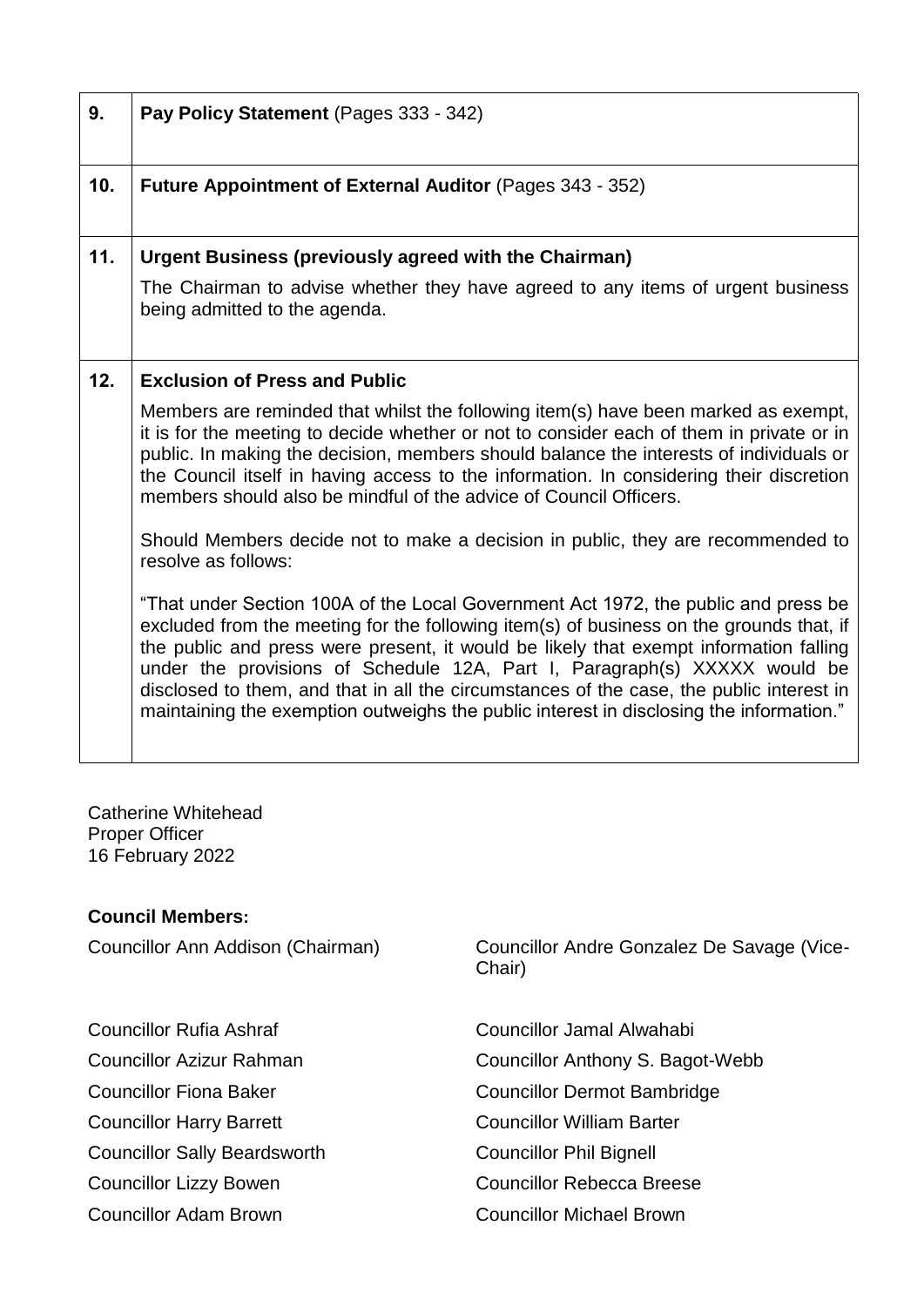Councillor Muna Cali Councillor Alan Chantler Councillor Pinder Chauhan Councillor Nazim Choudary Councillor Imran Ahmed Chowdhury BEM Councillor Paul Clark Councillor Stephen Clarke Councillor Maggie Clubley Councillor Fiona Cole **Councillor Raymond Connolly** Councillor Karen Cooper Councillor Daniel Cribbin Councillor Julie Davenport Councillor Janice Duffy Councillor Paul Dyball Councillor Gareth Eales Councillor Terrie Eales Councillor Alison Eastwood Councillor Penelope Flavell Councillor Louisa Fowler Councillor Rupert Frost Councillor Jo Gilford **Councillor Terry Gilford Councillor Matt Golby** Councillor Andrew Grant Councillor Mike Hallam Councillor Enam Haque Councillor Lauryn Harrington-Carter Councillor Jonathan Harris Councillor Cheryl Hawes Councillor Rosie Herring Councillor Stephen Hibbert Councillor James Hill Councillor Nigel Hinch Councillor Keith Holland-Delamere Councillor Mark Hughes Councillor Rosie Humphreys Councillor Cecile Irving-Swift Councillor David James Councillor Koulla Jolley Councillor Paul Joyce Councillor Andrew Kilbride Councillor Anna King Councillor Jamie Lane Councillor Phil Larratt Councillor Daniel Lister Councillor Malcolm Longley Councillor Greg Lunn Councillor Charles Manners Councillor Peter Matten Councillor Ian McCord Councillor Dennis Meredith Councillor Colin Morgan Councillor Charles Morton Councillor Jonathan Nunn Councillor Kevin Parker Councillor Suresh Patel Councillor Ken Pritchard Councillor Bob Purser Councillor Wendy Randall Councillor Emma Roberts Councillor Jake Roberts Councillor Sam Rumens Councillor Cathrine Russell Councillor Lisa Samiotis Councillor Brian Sargeant Councillor Sue Sharps Councillor John Shephard Councillor David Smith Councillor Zoe Smith Councillor Richard Solesbury-Timms Councillor Laura Stevenson Councillor Danielle Stone Councillor Winston Strachan Councillor Nick Sturges-Alex Councillor Walter Tarasiewicz